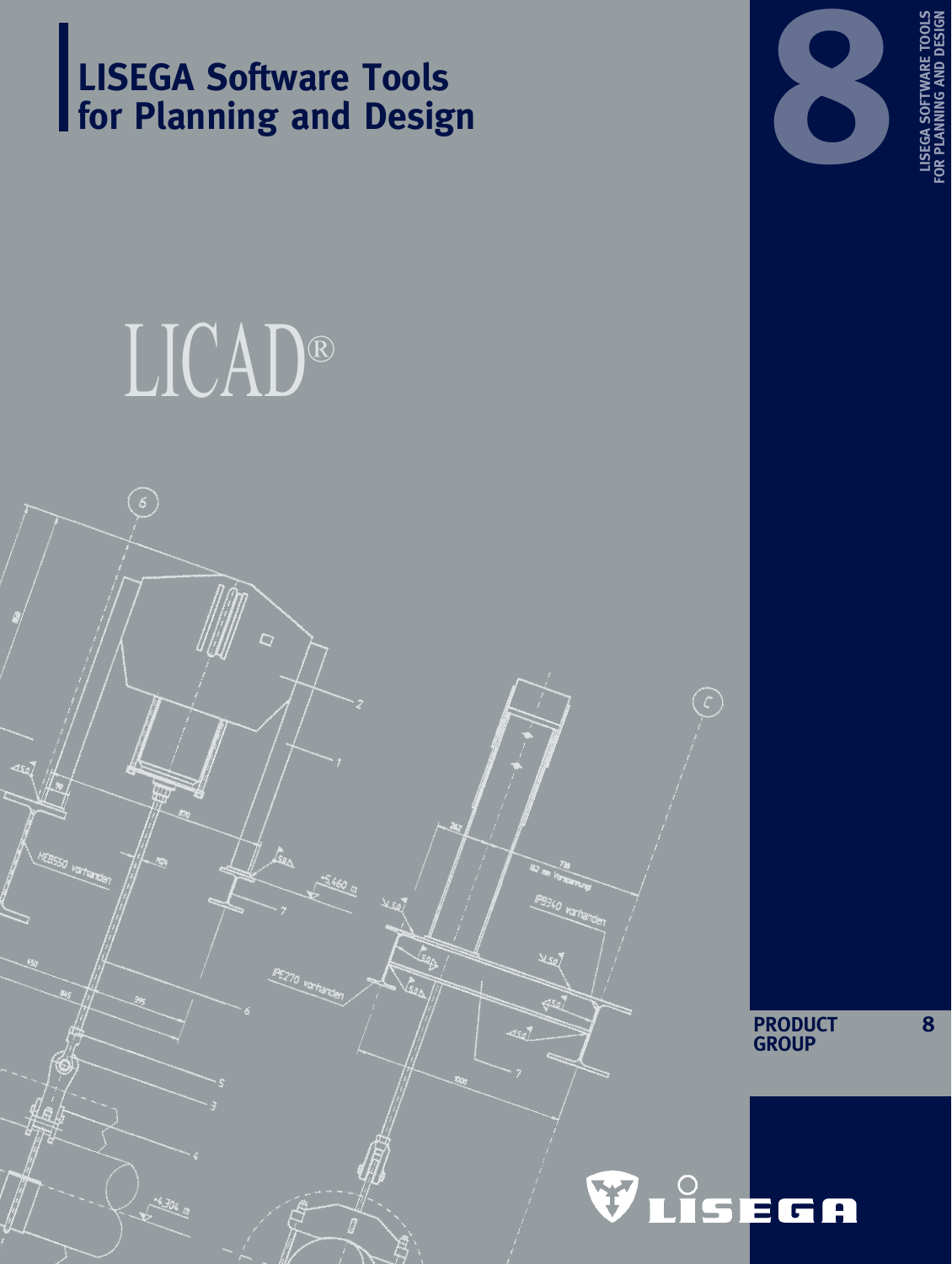









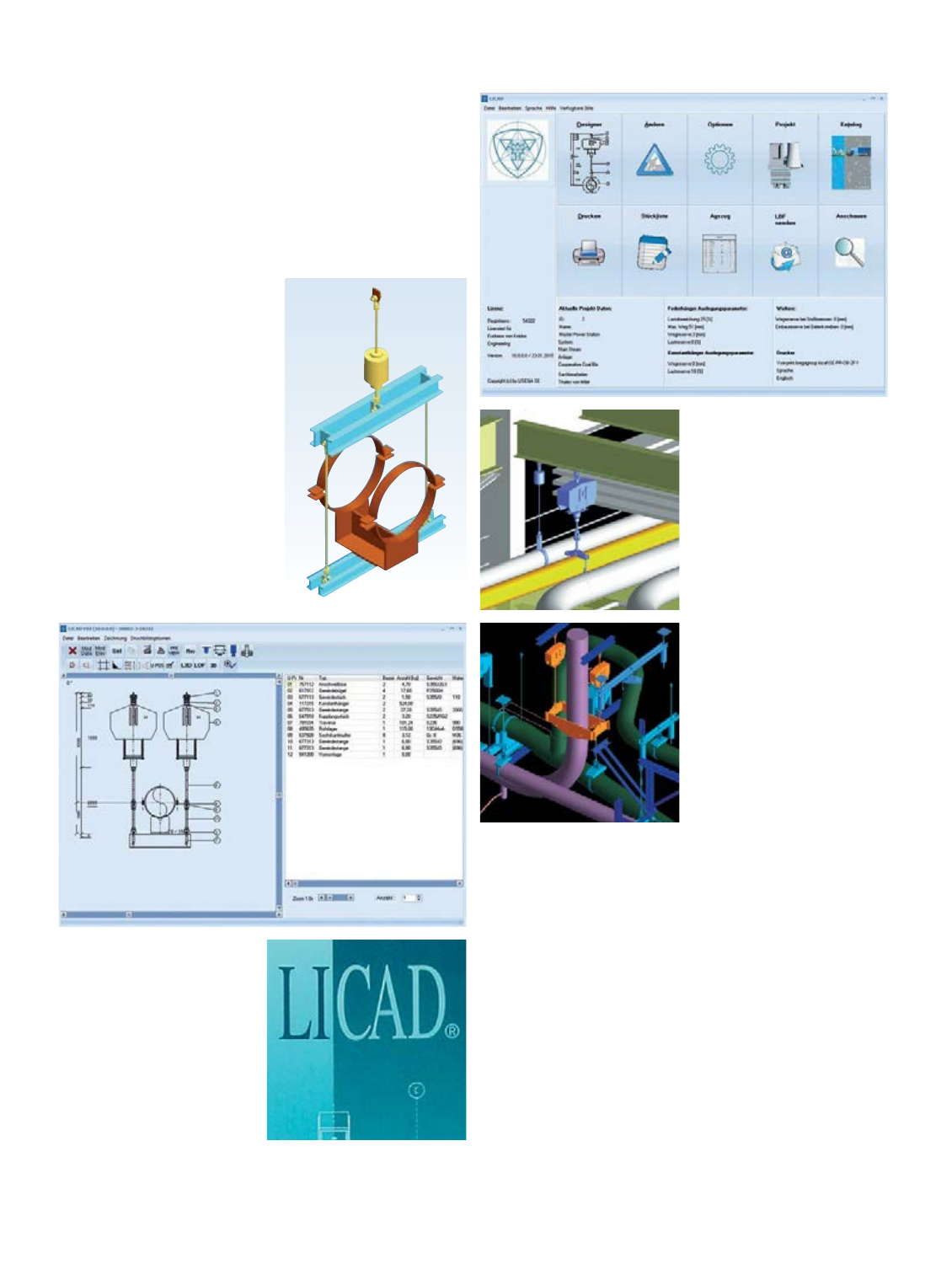## **LISEGA Software Tools for Planning and Design**

#### **Contents** Page

| LISEGA Software Tools for Planning and Design  8.1 |
|----------------------------------------------------|
|                                                    |
| Interfaces and component libraries 8.5             |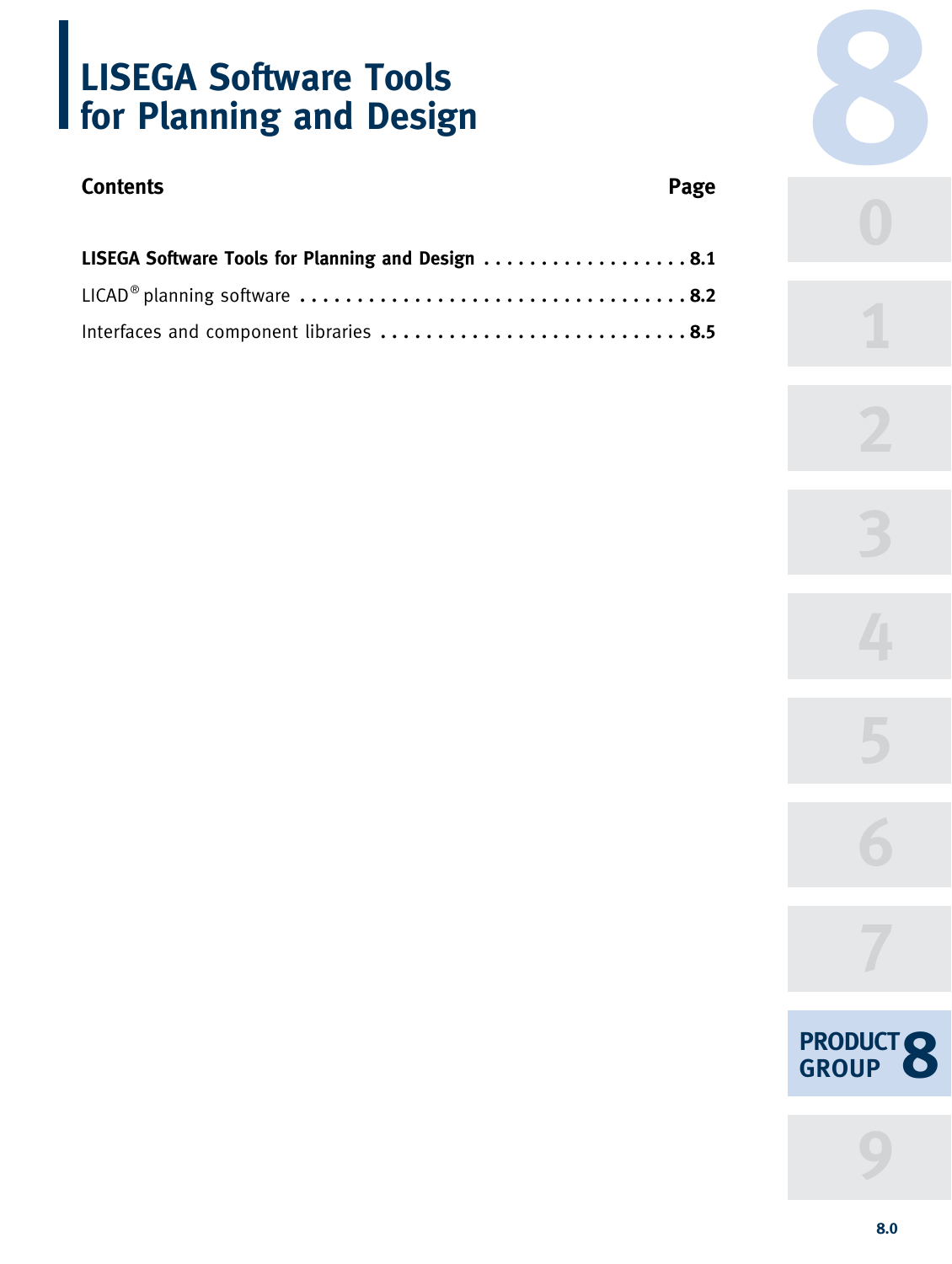## **LISEGA Software Tools for Planning and Design**



#### **The intelligent solution for support design**

LISEGA's unique modular system was the prerequisite for the creation of highly sophisticated user software. The solutions we offer open up new opportunities for increased efficiency in design, optimized quality and significant savings in project man-hours.

In general, the model design of plants is carried out with CAD, including CAE systems. Through the integration of LICAD® into different CAD systems, the benefits for the efficient layout of piping systems have been vastly improved.

The LICAD® program has set new standards in this field. It enables the creation of support drawings and lists of materials in minutes instead of hours. LICAD® is an intelligent frontend program that supplies the necessary interface data from only one source for all CAD programs currently in use.

From the point of view of quality this single-source function is particularly important.

To provide the LICAD® user with the widest possible range of applications, LISEGA has developed supplementary user software. The whole package covers:



*Planning of a plant*

- **LICAD® planning and design program for pipe supports**
- **Interfaces for import and export of tables and databases**
- **Interfaces with 3D-CAD component packages**
- **2D / 3D libraries for different CAD programs**
- **Internet communication system for downloading the latest program versions and information on projects, including drawings and orders**
- **Interface to stress analysis and steelwork software**



## LICAD

LICAD® is a registered trademark of LISEGA SE. All other products, fonts and company names are trade names or registered trade descriptions of the respective companies.

*Support configurations can be integrated via the export function into complex 3D views.*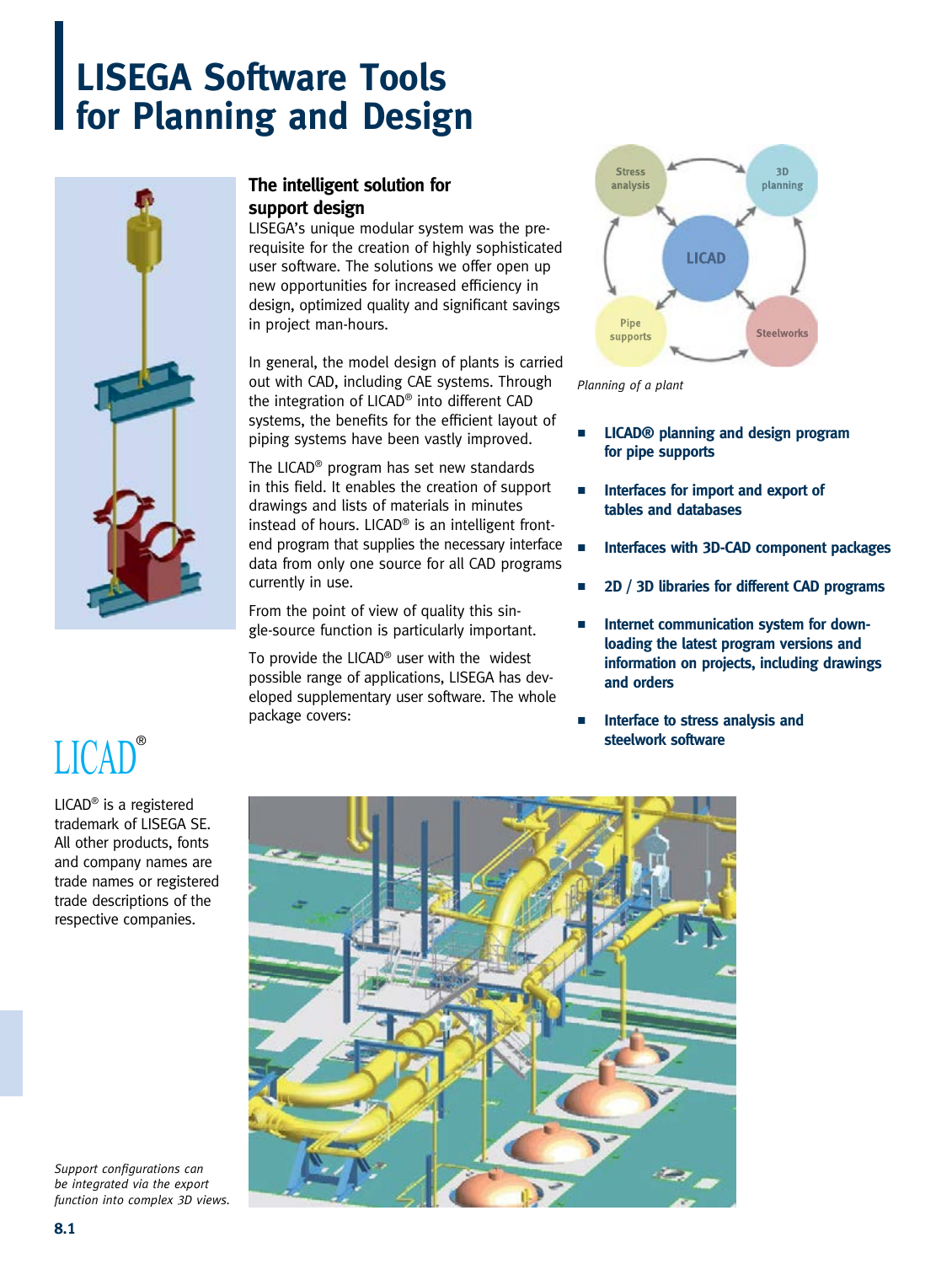## **Planning software LICAD ®**

#### **Software with profit effect**

#### **Needed first – designed last**

As a rule the project planning of complex pipe systems runs through numerous phases of optimization. The design of pipe supports inevitably takes place at the end of the whole process and so their deployment frequently comes far too late. **Although the supports are needed on site beforehand for optimum installation of the pipe systems, they lie right at the end of the planning chain** - all the more important to avoid unnecessary delay. The time factor is now crucial.

#### **LICAD ® speeds up the planning process**

 $LICAD<sup>®</sup>$ , the LISEGA design program for pipe supports, sets the highest standards in efficiency. With LICAD the laborious poring over catalogs and the paintaking preparation of lists of material are a things of the past. Support designs and load chains no longer need to be manually configured and then drawn up at great expense and effort. What would otherwise take hours to produce can be done by computer in minutes – at the click of a mouse!



#### **Future-orientated logistics**

With LICAD®, great savings in time are possible in the logistics process, from planning right through to delivery. For example, the LICAD® data can if required be transmitted directly for processing on the same day by e-mail as a computerized order list. This fits in perfectly with ever-tighter order deadlines.

The downloading and use of LICAD® is free of charge.

In the current version the following languages are available for menu navigation and print editions: Chinese, German, English, French, Italian, Japanese, Polish, Portuguese, Russian, Spanish and Hungarian

**8**



*AutoCAD® drawing, generated on the basis of a LICAD® design*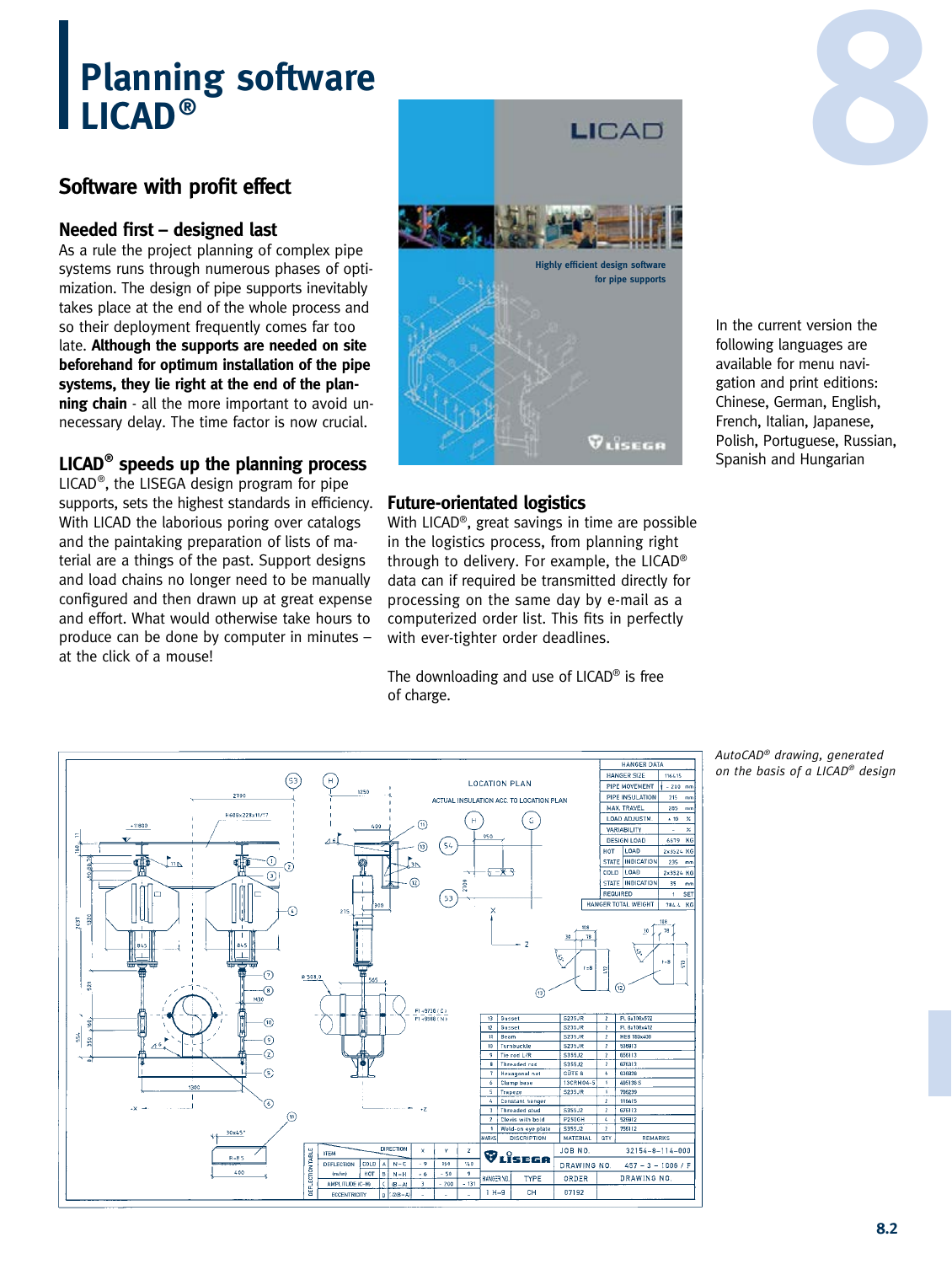

*Free determination of axes*

#### **LICAD ® is simple to use**

The relevant data for industrial support points is entered using menu-driven program control. Only 6 parameters are needed to find the optimum solution.

- **pipe diameter**
- **temperature of medium**
- **operating load**
- **displacement**
- **installation height**
- **support configuration**

From this input, the appropriate load chains are automatically generated. The selection of optimum spring and constant hangers thereby follows automatically, whereby the specific customer requirements such as, for example, travel and load

| Für For Language Help Available Styles                |  |  |
|-------------------------------------------------------|--|--|
| Select drawings                                       |  |  |
| Delete drawing                                        |  |  |
| Copy / Move drawings                                  |  |  |
| Remove additional services items from drawings        |  |  |
| Add additional services items to drawings             |  |  |
| Add or revise items on bill of material               |  |  |
| Change hanger mark no.                                |  |  |
| Remove HD-Design (hot-dip galvanized) from components |  |  |
| Add HD-design (hot-dip galvanized) to components      |  |  |
| Nuclear -> Standard                                   |  |  |
| Modify project data                                   |  |  |
| 'Checked by' set status                               |  |  |

*Further options for editing of drawings* 

reserves according to **ASME B 31.1, VGB-R 510 L, DIN EN 13480** or other optimum parameters are taken into account. This is ensured by the corresponding entries in the options menu.

Taking this information into account, LICAD's programmed algorithm chooses the most economical solution from all those possible.

#### **True-to-scale drawings**

The support chains created are automatically saved as complete assemblies and can be printed out as drawings or modified at any time. They are true to scale and contain all relevant details, including parts lists with weights and materials and optionally with location plan or other freely editable information.

#### **LISEGA modular system forms the basis**

The basis of the program is a database system in which the whole LISEGA standard product program is stored as a modular system of absolute function-ality. From more than 12,000 standard components, all fully compatible regarding loads and connections, more than 100 standard configurations cover practically all normal installation situations.





*All essential functions at a glance* 

*LICAD® drawing generated by a standard printer*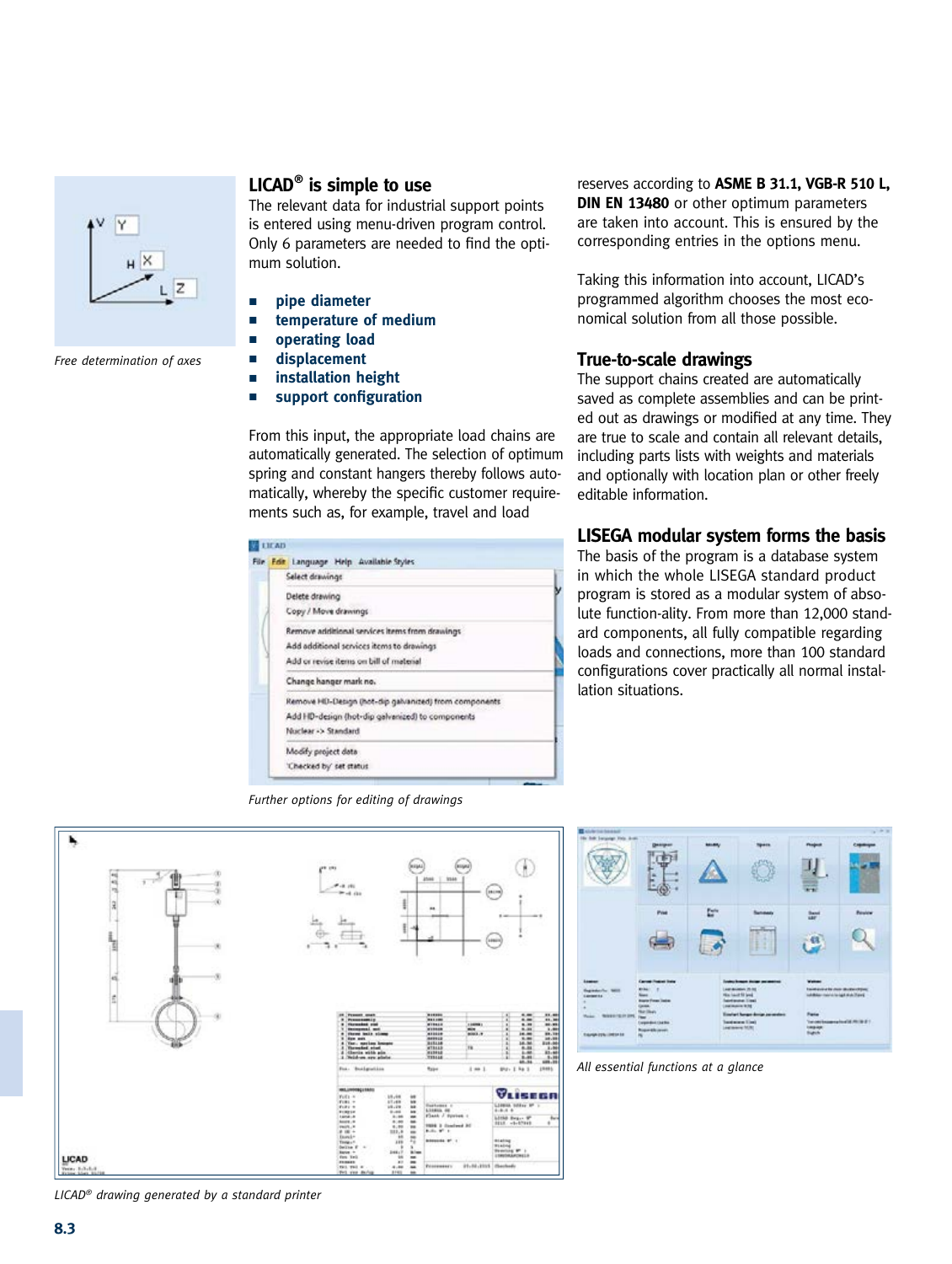



*Clearly arranged queries on the essential data for the support in question* 



*Support design with detailed parts list* 

#### **Auxiliary designs for steelwork**

LICAD® generates ready-to-install load chains from standard supports, from structural attachment to pipe-surrounding component. More or less complex auxiliary designs are necessary for connection to the existing structures (secondary steelwork).

Through its special interface the LICAD® designs can be exported into a separate CAD program (e.g. AutoCAD®, MicroStation®) and supplemented as required.

#### **Interference checks**

For larger plant projects the design of the building structure, including steelwork, main components and connecting piping system, is carried out via 3D CAD programs such as

#### **Smart™ 3D (Intergraph), PlantSpace (Bentley Systems), Plant 3D (AutoDESK) or PDMS™ (AVEVA)**. Planning continuity, as well as the need to consider possible interference, make it necessary to fully include the pipe supports.



*Location plan with axis descriptions and dimensioning* 

#### **LICAD ® saves up to 50% of planning costs**

 $LICAD<sup>®</sup>$  runs smoothly on any modern PC with Windows and is easy to use. Due to its particular effectiveness LICAD® has long been an indispensable tool in support planning for countless engineering offices. Potential savings in costs of **up to 50%** simply cannot be ignored!



*Possible savings in costs through LISEGA Application Benefits (LAB)*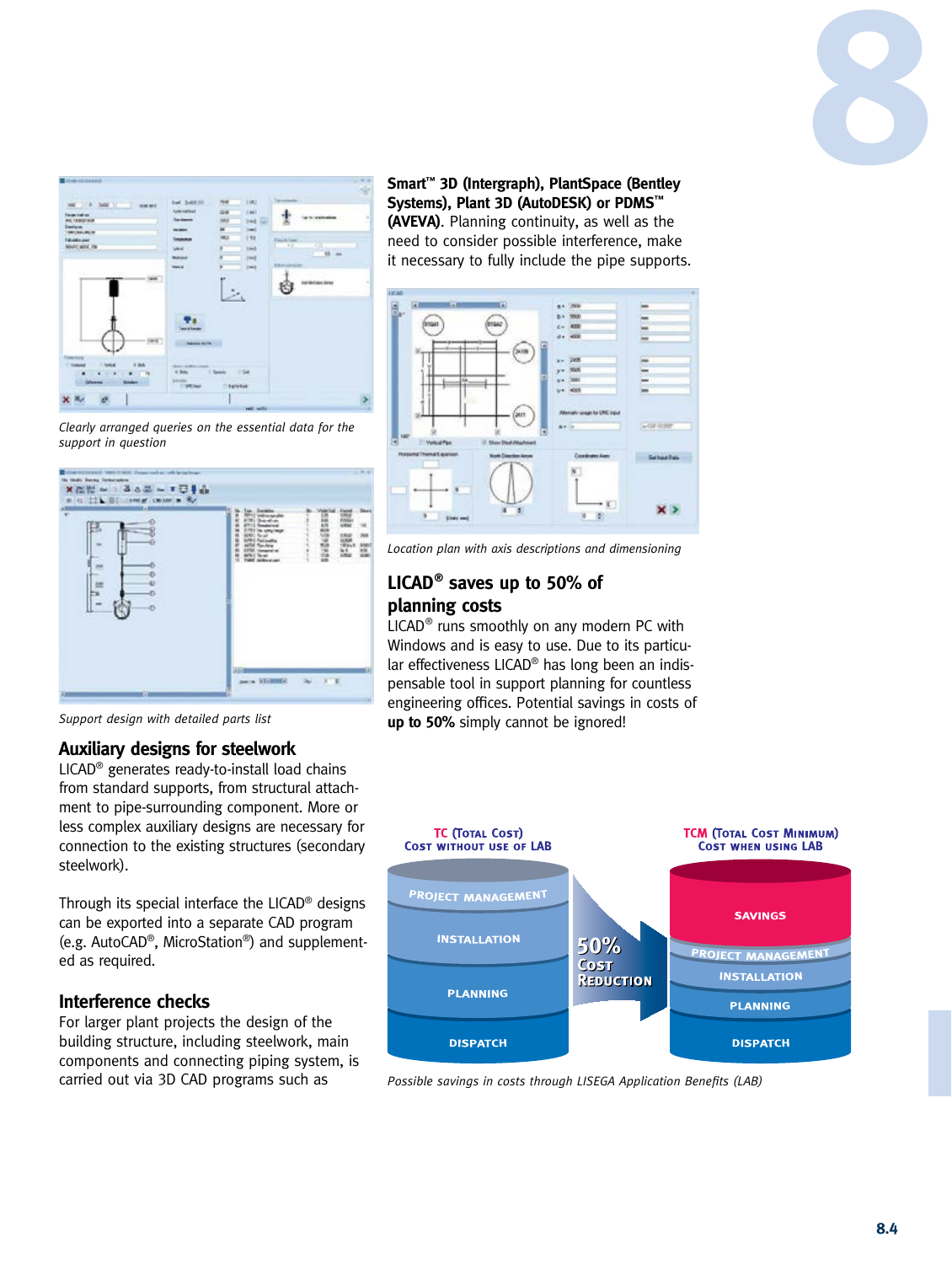## **Interfaces and Component Libraries**

**LICAD ® contains a wide range of interfaces and component libraries for well-known CAE, CAD and steelwork programs.** 

**This benefits resources and makes for significant savings in time when designing pipe systems!** 





#### **Interfaces and CAE systems**

A broad spectrum of interfaces enable the import and export of data already entered from and to CAD and CAE systems.

This basis of the selection of a support chain is formed by the design data from the pipe calculations of the pipe system. One of the CAE systems is the ROHR2® program system (Sigma Co.), which is used for the static and dynamic analysis of complex piping systems and common skeletal structures.



*Pipe stress analysis with ROHR2*®



*Pipe stress analysis with CAESAR II*®

Data from AutoPIPE® (Bentley systems) or CAESAR II® (Intergraph Co.) can continue to be included and used in the selection of the appropriate supports. The data gained from the CAE systems can be sent directly to CAD programs after generation of the supports.

This procedure enables a considerable increase in efficiency and savings in time when designing complex pipe systems.

The interfaces to the CAE systems mentioned above are part of the basic LICAD® package. Optional interfaces for downloading can be found on the LISEGA homepage.

| <b>Suite</b> | <b>TE</b> many lames                                                                                                                     | ---                                                                                                                                          |
|--------------|------------------------------------------------------------------------------------------------------------------------------------------|----------------------------------------------------------------------------------------------------------------------------------------------|
|              | <b>Hollan Banda</b><br><b>Council</b><br><b>District Co.</b>                                                                             | <b>They</b> Just telecometrisation particles (antisepas) large<br><b><i><u>Selection</u></i></b><br><b>Business President</b><br>to Kingarer |
|              | USE a più la di diseastro<br><b>The west</b><br><b>With America</b><br><b>Williams</b><br>Change and president<br><b>Salud Care 1999</b> | <b>Christmasser UK</b><br><b>COLORADO DE ACADA</b><br><b>Farkway</b><br><b><i><u>Rafiantai</u></i></b><br><b>Longe: AIR</b>                  |
|              |                                                                                                                                          | Thrighter of the stealer                                                                                                                     |
|              |                                                                                                                                          | <b>ALCOHOL: UNK</b>                                                                                                                          |

*Import of design data* 



*Export of design data from CAESAR II® for LICAD®* 

#### **Interfaces to CAD programs**

Via defined interfaces the LICAD® support designs can be transmitted true to scale and without any further efforts to the known CAD programs. LICAD® supports the export formats DXF, LOF, L3D and ITM. The data are used for the transmission of graphic information and design data. The relevant additional applications are available in the CAD systems for the import of these data.

### **AUTODESK.**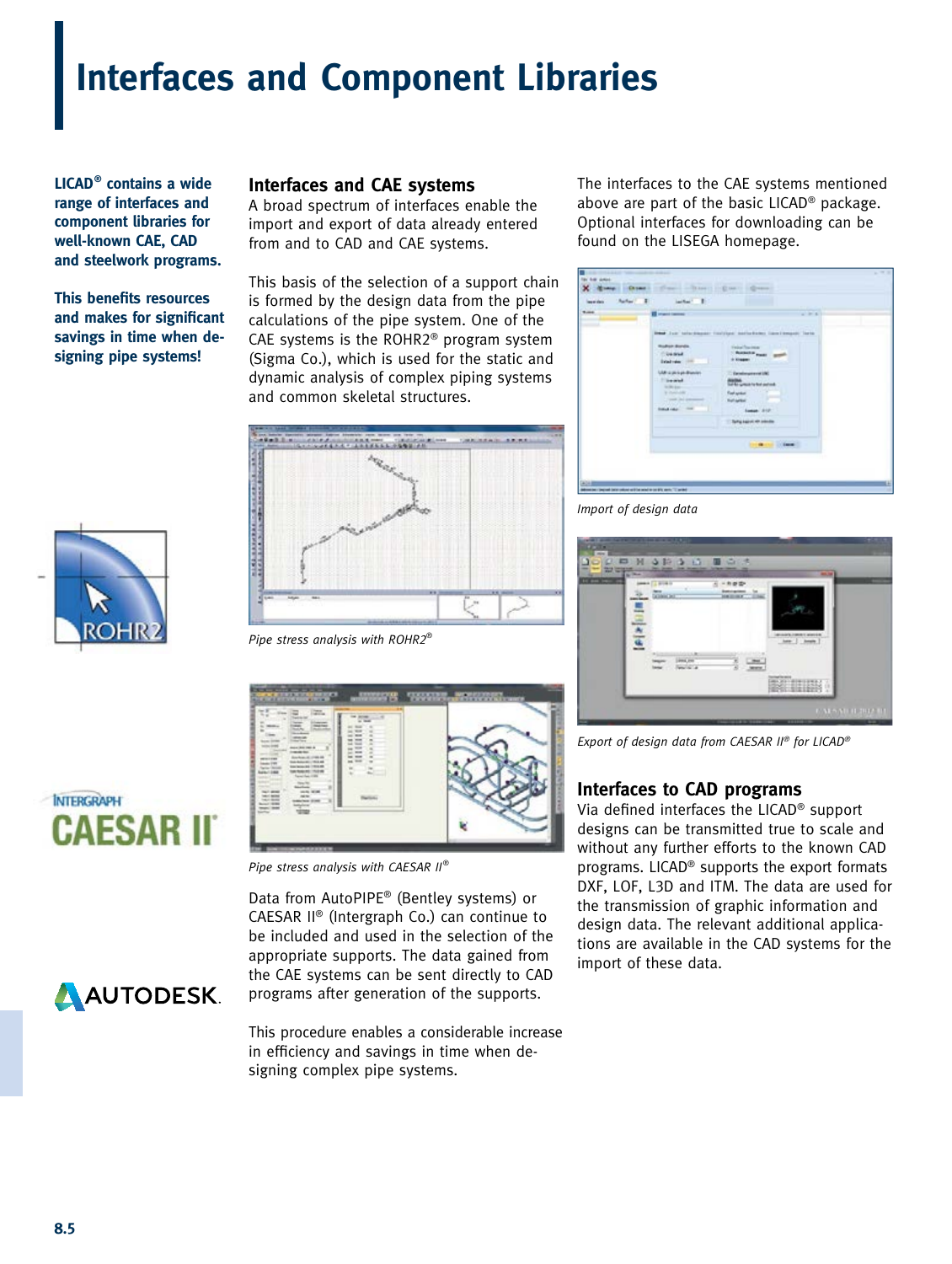

*Pipe systems in AutoPIPE®* 

#### **Export of 2D data**

Via a DXF export file the support designs, including dimensioning, can be exported optionally with parts lists, site plans and title block to CAD programs (e.g. AutoCAD® or MicroStation®). This interface is part of the basic LICAD® package. For export, the material list (STL) and design data (TEC) files are additionally generated; they can be used for further evaluations.

#### **Export to 3D CAD programs**

On the basis of component libraries the drawings prepared in LICAD® can be transformed into 3D drawings via add-ons in various CAD programs. This is possible for:

- **AutoCAD®, Autodesk**
- **AutoCAD® Plant 3D, Autodesk**
- MicroStation<sup>®</sup>, Bentley Systems
- **SmartPlant® 3D /Smart™ 3D, Intergraph®**
- **PDS®, Intergraph®**
- **SUPPORT MODELER®, Intergraph®**

For the above mentioned programs the corresponding modules are to be uploaded and installed.

For the **PDMS™** and **AVEVA** software no addon is registered. A menu extension is available by which data can be conventionally imported and exported.



*AutoPipe*®  *hanger filter* 

#### **LICAD ® plug-ins**

LICAD® plug-ins for different systems are also available. These are used in cases where supports are to be designed interactively in a 3D model. The advantage of a plug-in is that the geometric data of the connection points for the support, as well as pipe diameters, height notations and, if required, the design data are exported directly to the program. There is no longer any need to take measurements in the model. The support chain is automatically displayed in the 3D model.



AVEVA

**8**



*Model in PDMS™ after data import from LICAD®*

The attributes of the material lists are also imported, depending on the system.

**Important: In order for the plug-ins to function, LICAD® must be installed at the respective work station.** 

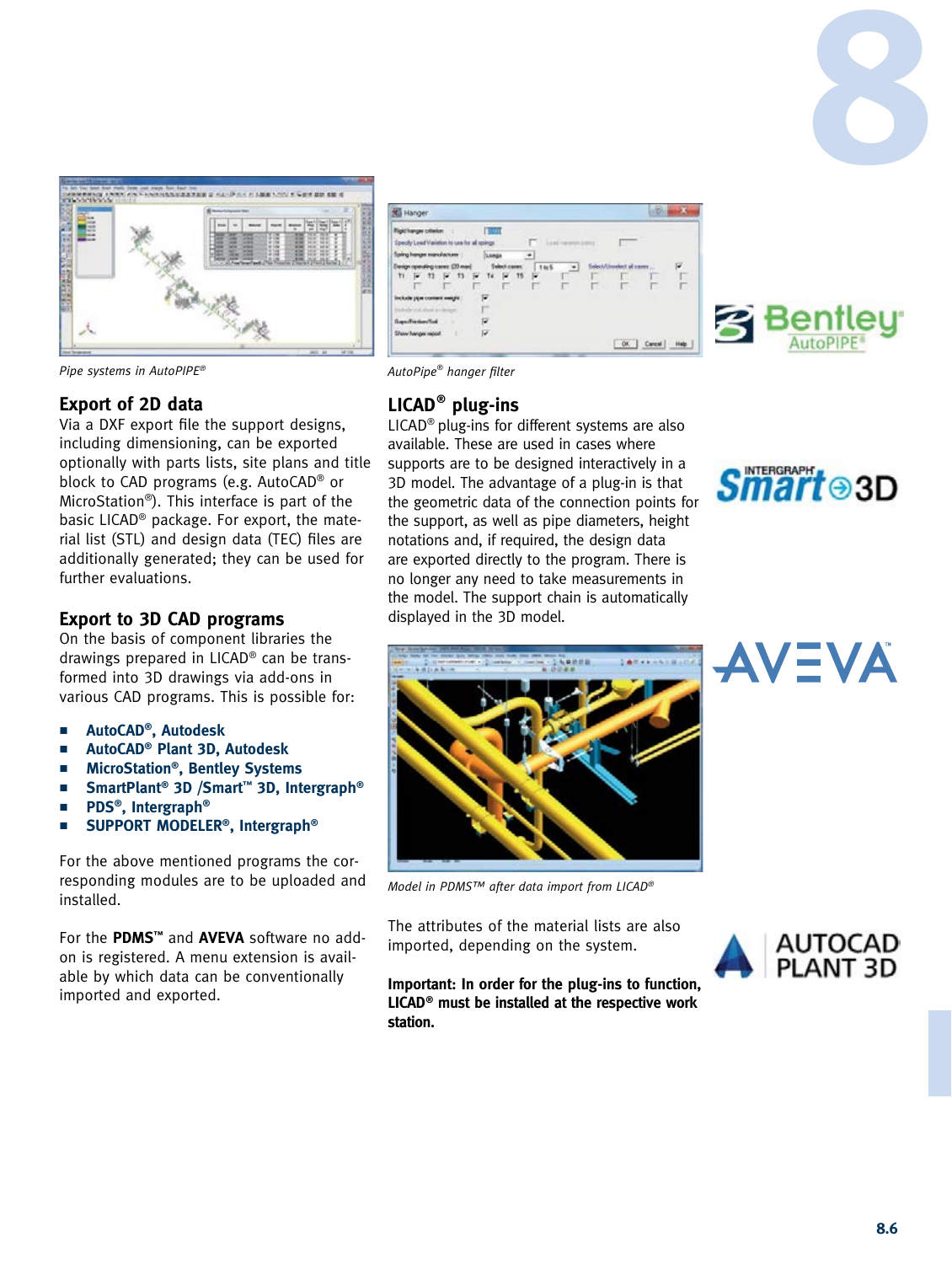## **INTERGRAPH CADWorx**





*LISEGA standard supports in SmartPlant® 3D* 

#### **Component Libraries**

For further designing in the 2D and 3D modes, comprehensive LISEGA component libraries are available, amongst other things, for the following CAD programs:

- **AutoCAD ®, Autodesk**
- **AutoCAD<sup>®</sup> Plant 3D, Autodesk**
- **MicroStation ®, Bentley Systems**
- **SmartPlant® 3D / Smart™ 3D, Intergraph®**
- **PDS ®, Intergraph®**
- **PDMS™, AVEVA™**
- **SUPPORT MODELER ®, Intergraph®**
- **TEKLA Structures, TEKLA®**





*LISEGA company library in TEKLA®* 



*LISEGA supports in CADWorx®* 

#### **Interface to steelwork programs**

Through LICAD<sup>®</sup>, the most suitable standard support configurations for each case are determined and from this the corresponding load chains, including all individual parts, are specified.

In plant construction, standard supports are the connecting links between pipe systems and steelwork. In ideal cases they can be directly connected to the existing plant structure, but often a further step is necessary, that is, the use of additional steelwork components as connecting elements (secondary steel). It therefore makes sense to be able to display standard supports in steelwork programs. For this, LICAD<sup>®</sup> provides interfaces to steelwork programs (e.g. TEKLA Structures software). By means of the plug-in function, LICAD $^{\circ}$  is integrated into the steelwork program and supports can be directly planned in accordance with the requirements of the model.